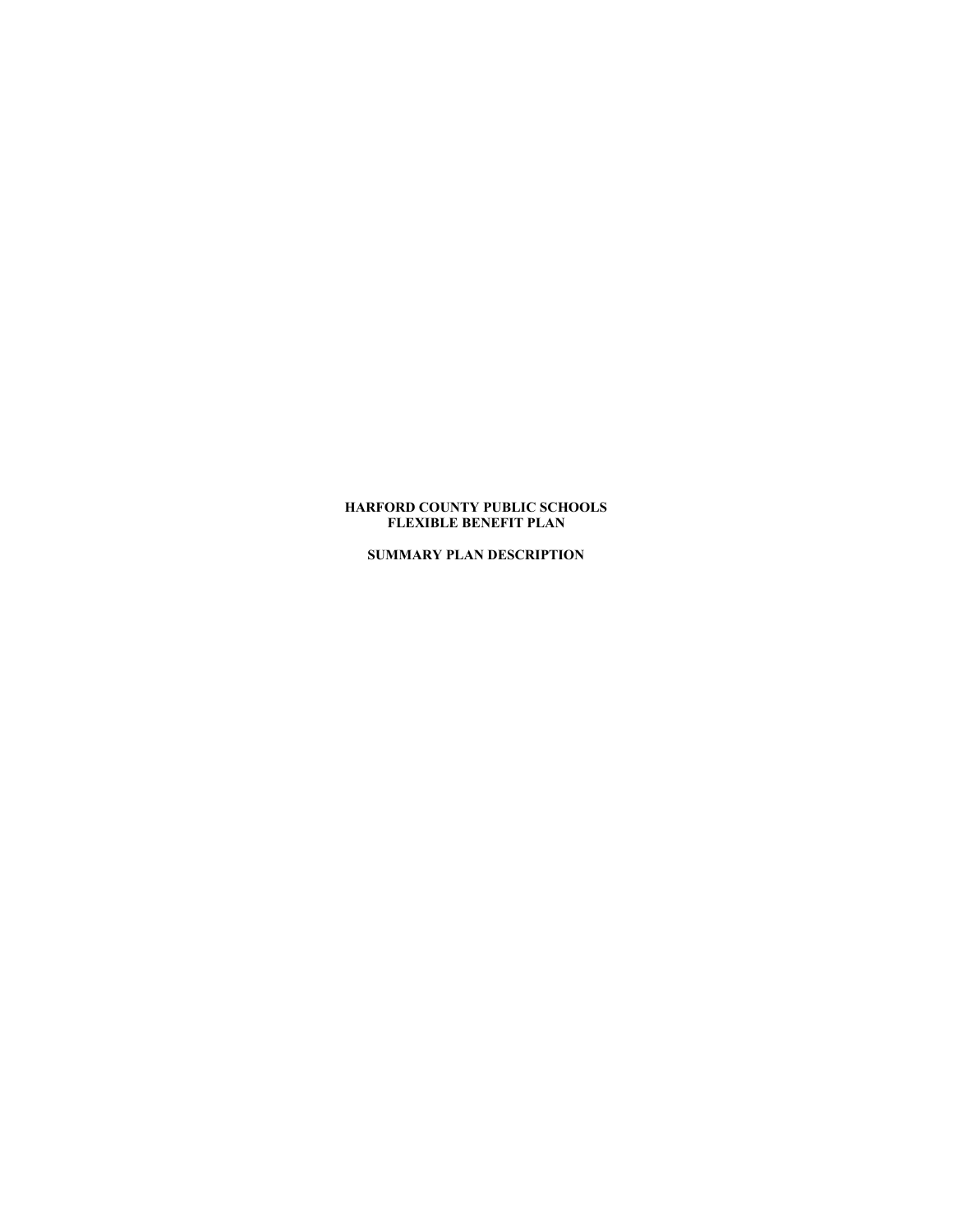# **TABLE OF CONTENTS**

# $\begin{array}{c}\nI \\
ELIGHLLITY\n\end{array}$

| 1.             |  |
|----------------|--|
| 2.             |  |
| 3.             |  |
| $\overline{4}$ |  |
|                |  |

# $\,$  II **OPERATION**

| 10W<br>$\cup$<br>ODEI<br>'ar<br>ы |  |
|-----------------------------------|--|
|                                   |  |

# $\rm III$ **CONTRIBUTIONS**

| 1. |  |
|----|--|
| 2. |  |
| 3. |  |
| 4. |  |
| 5. |  |
| 6. |  |
|    |  |

# ${\bf IV}$ **BENEFITS**

# $\mathbf{V}$

# **BENEFIT PAYMENTS**

| 1.           |  |
|--------------|--|
| 2.           |  |
| 3.           |  |
| $\mathbf{4}$ |  |
| 5.           |  |
| 6.           |  |

# $\mathbf{V}$ HIGHLY COMPENSATED AND KEY EMPLOYEES

# PLAN ACCOUNTING

| $\sim$ $\sim$ $\sim$<br>. |  |
|---------------------------|--|
|                           |  |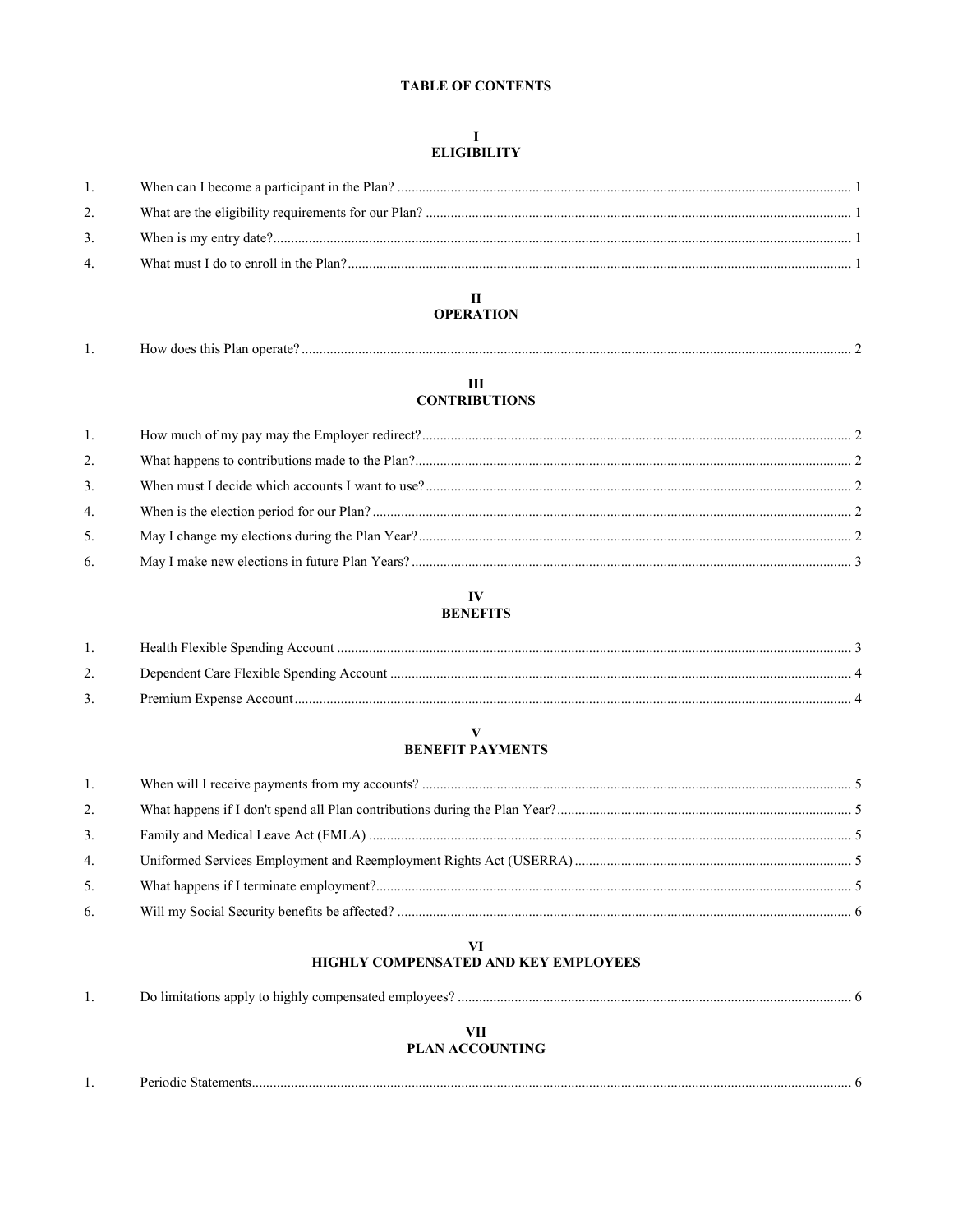## **VIII GENERAL INFORMATION ABOUT OUR PLAN**

| 2. |  |
|----|--|
|    |  |
|    |  |
|    |  |
|    |  |

# **IX**

# **ADDITIONAL PLAN INFORMATION**

| $\sim$<br>-татть<br>10CC |  |
|--------------------------|--|
|                          |  |

# **X**

# **CONTINUATION COVERAGE RIGHTS UNDER COBRA**

| 1.             |                                                                                                             |  |
|----------------|-------------------------------------------------------------------------------------------------------------|--|
| 2.             |                                                                                                             |  |
| 3.             |                                                                                                             |  |
| 4.             |                                                                                                             |  |
| 5.             |                                                                                                             |  |
| 6.             |                                                                                                             |  |
| 7 <sub>1</sub> | Is a covered Employee or Qualified Beneficiary responsible for informing the Plan Administrator of the      |  |
| 8.             |                                                                                                             |  |
| 9.             | Is COBRA coverage available if a Qualified Beneficiary has other group health plan coverage or Medicare? 11 |  |
| 10.            |                                                                                                             |  |
| 11.            |                                                                                                             |  |
| 12.            |                                                                                                             |  |
| 13.            |                                                                                                             |  |
| 14.            |                                                                                                             |  |
| 15.            |                                                                                                             |  |
| 16.            |                                                                                                             |  |
| 17.            |                                                                                                             |  |

# **XI SUMMARY**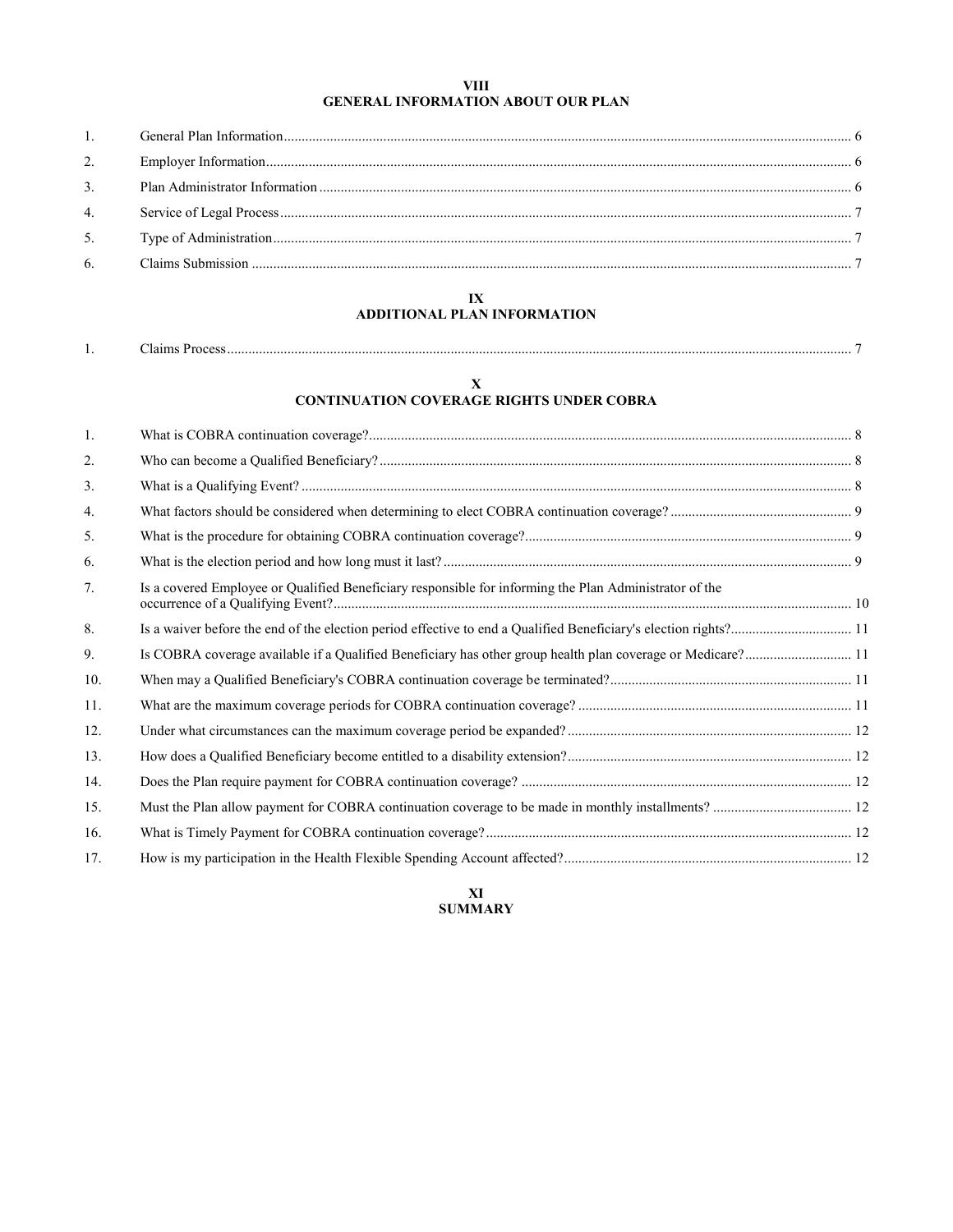# **HARFORD COUNTY PUBLIC SCHOOLS FLEXIBLE BENEFIT PLAN**

#### **INTRODUCTION**

We have amended the "Flexible Benefits Plan" that we previously established for you and other eligible employees. Under this Plan, you will be able to choose among certain benefits that we make available. The benefits that you may choose are outlined in this Summary Plan Description. We will also tell you about other important information concerning the amended Plan, such as the rules you must satisfy before you can join and the laws that protect your rights.

One of the most important features of our Plan is that the benefits being offered are generally ones that you are already paying for, but normally with money that has first been subject to income and Social Security taxes. Under our Plan, these same expenses will be paid for with a portion of your pay before Federal and State income or Social Security taxes are withheld. This means that you will pay less tax and have more money to spend and save.

Read this Summary Plan Description carefully so that you understand the provisions of our amended Plan and the benefits you will receive. This SPD describes the Plan's benefits and obligations as contained in the legal Plan document, which governs the operation of the Plan. The Plan document is written in much more technical and precise language. If the non-technical language in this SPD and the technical, legal language of the Plan document conflict, the Plan document always governs. Also, if there is a conflict between an insurance contract and either the Plan document or this Summary Plan Description, the insurance contract will control. If you wish to receive a copy of the legal Plan document, please contact the Administrator.

This SPD describes the current provisions of the Plan which are designed to comply with applicable legal requirements. The Plan is subject to federal laws, such as the Internal Revenue Code and other federal and state laws which may affect your rights. The provisions of the Plan are subject to revision due to a change in laws or due to pronouncements by the Internal Revenue Service (IRS) or other federal agencies. We may also amend or terminate this Plan. If the provisions of the Plan that are described in this SPD change, we will notify you.

We have attempted to answer most of the questions you may have regarding your benefits in the Plan. If this SPD does not answer all of your questions, please contact the Administrator (or other plan representative). The name and address of the Administrator can be found in the Article of this SPD entitled "General Information About the Plan."

#### **I ELIGIBILITY**

#### **1. When can I become a participant in the Plan?**

Before you become a Plan member (referred to in this Summary Plan Description as a "Participant"), there are certain rules which you must satisfy. First, you must meet the eligibility requirements and be an active employee. After that, the next step is to actually join the Plan on the "entry date" that we have established for all employees. The "entry date" is defined in Question 3 below. You will also be required to complete certain application forms before you can enroll in the Health Flexible Spending Account or Dependent Care Flexible Spending Account.

#### **2. What are the eligibility requirements for our Plan?**

You will be eligible to join the Plan once you have satisfied the conditions for coverage under our group medical plan. Of course, if you were already a participant before this amendment, you will remain a participant.

#### **3. When is my entry date?**

You can join the Plan on the same day you can enter our group medical plan.

#### **4. What must I do to enroll in the Plan?**

Before you can join the Plan, you must complete an application to participate in the Plan. The application includes your personal choices for each of the benefits which are being offered under the Plan. You must also authorize us to set some of your earnings aside in order to pay for the benefits you have elected.

However, if you are already covered under any of the insured benefits, you will automatically participate in this Plan to the extent of your premiums unless you elect not to participate in this Plan.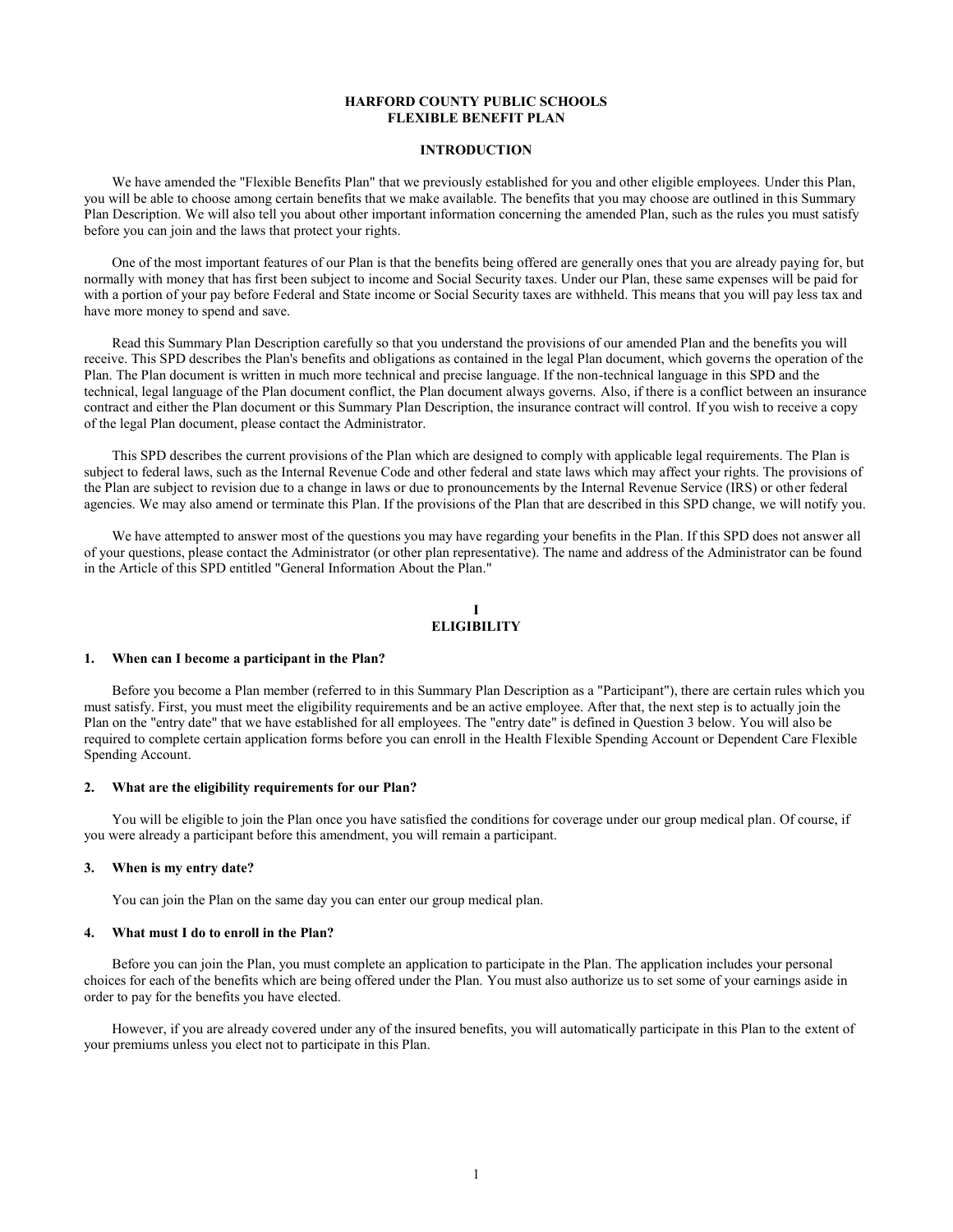#### **II OPERATION**

#### **1. How does this Plan operate?**

Before the start of each Plan Year, you will be able to elect to have some of your upcoming pay contributed to the Plan. These amounts will be used to pay for the benefits you have chosen. The portion of your pay that is paid to the Plan is not subject to Federal income or Social Security taxes. In other words, this allows you to use tax-free dollars to pay for certain kinds of benefits and expenses which you normally pay for with out-of-pocket, taxable dollars. However, if you receive a reimbursement for an expense under the Plan, you cannot claim a Federal income tax credit or deduction on your return. (See the Article entitled "General Information About Our Plan" for the definition of "Plan Year.")

# **III CONTRIBUTIONS**

#### **1. How much of my pay may the Employer redirect?**

Each year, we will automatically contribute on your behalf enough of your compensation to pay for the coverage provided unless you elect not to receive any or all of such coverage. You may also elect to have us contribute on your behalf enough of your compensation to pay for any other benefits that you elect under the Plan. These amounts will be deducted from your pay over the course of the year.

#### **2. What happens to contributions made to the Plan?**

Before each Plan Year begins, you will select the benefits you want and how much of the contributions should go toward each benefit. It is very important that you make these choices carefully based on what you expect to spend on each covered benefit or expense during the Plan Year. Later, they will be used to pay for the expenses as they arise during the Plan Year.

#### **3. When must I decide which accounts I want to use?**

You are required by Federal law to decide before the Plan Year begins, during the election period (defined below). You must decide two things. First, which benefits you want and, second, how much should go toward each benefit.

If you are already covered by any of the insured benefits offered by this Plan, you will automatically become a Participant to the extent of the premiums for such insurance unless you elect, during the election period (defined below), not to participate in the Plan.

#### **4. When is the election period for our Plan?**

Your election period will start on the date you first meet the eligibility requirement and will end 30 days after your entry date. (You should review Section I on Eligibility to better understand the eligibility requirements and entry date.) Then, for each following Plan Year, the election period is established by the Administrator and applied uniformly to all Participants. It will normally be a period of time prior to the beginning of each Plan Year. The Administrator will inform you each year about the election period. (See the Article entitled "General Information About Our Plan" for the definition of Plan Year.)

#### **5. May I change my elections during the Plan Year?**

Generally, you cannot change the elections you have made after the beginning of the Plan Year. However, there are certain limited situations when you can change your elections. You are permitted to change elections if you have a "change in status" and you make an election change that is consistent with the change in status. Currently, Federal law considers the following events to be a change in status:

-- Marriage, divorce, death of a spouse, legal separation or annulment;

-- Change in the number of dependents, including birth, adoption, placement for adoption, or death of a dependent;

-- Any of the following events for you, your spouse or dependent: termination or commencement of employment, a strike or lockout, commencement or return from an unpaid leave of absence, a change in worksite, or any other change in employment status that affects eligibility for benefits;

-- One of your dependents satisfies or ceases to satisfy the requirements for coverage due to change in age, student status, or any similar circumstance; and

-- A change in the place of residence of you, your spouse or dependent that would lead to a change in status, such as moving out of a coverage area for insurance.

In addition, if you are participating in the Dependent Care Flexible Spending Account, then there is a change in status if your dependent no longer meets the qualifications to be eligible for dependent care.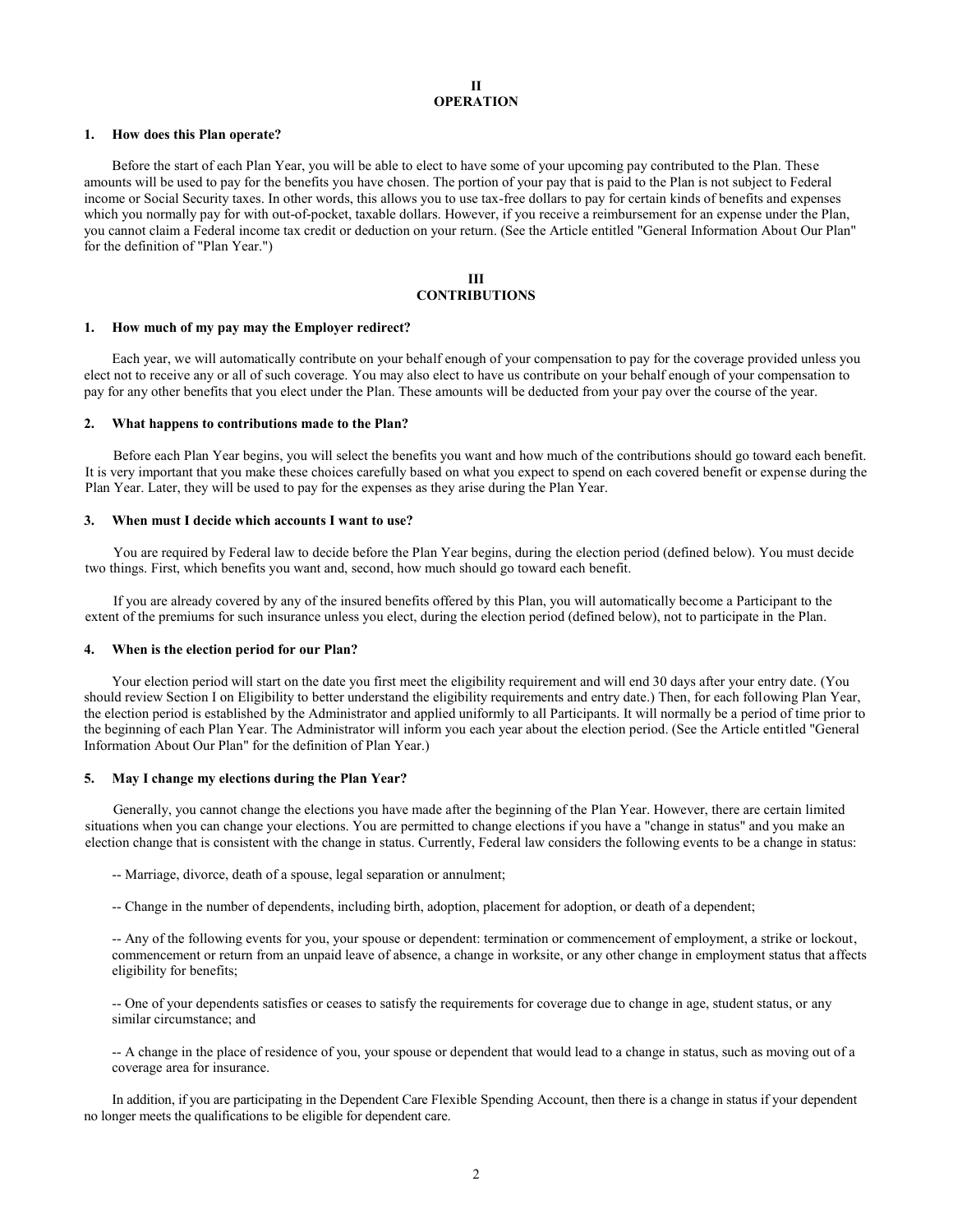There are detailed rules on when a change in election is deemed to be consistent with a change in status. In addition, there are laws that give you rights to change health coverage for you, your spouse, or your dependents. If you change coverage due to rights you have under the law, then you can make a corresponding change in your elections under the Plan. If any of these conditions apply to you, you should contact the Administrator.

If the cost of a benefit provided under the Plan increases or decreases during a Plan Year, then we will automatically increase or decrease, as the case may be, your salary redirection election. If the cost increases significantly, you will be permitted to either make corresponding changes in your payments or revoke your election and obtain coverage under another benefit package option with similar coverage, or revoke your election entirely.

If the coverage under a Benefit is significantly curtailed or ceases during a Plan Year, then you may revoke your elections and elect to receive on a prospective basis coverage under another plan with similar coverage. In addition, if we add a new coverage option or eliminate an existing option, you may elect the newly-added option (or elect another option if an option has been eliminated) and make corresponding election changes to other options providing similar coverage. If you are not a Participant, you may elect to join the Plan. There are also certain situations when you may be able to change your elections on account of a change under the plan of your spouse's, former spouse's or dependent's employer.

These rules on change due to cost or coverage do not apply to the Health Flexible Spending Account, and you may not change your election to the Health Flexible Spending Account if you make a change due to cost or coverage for insurance.

You may not change your election under the Dependent Care Flexible Spending Account if the cost change is imposed by a dependent care provider who is your relative.

You may revoke your coverage under the employer's group health plan outside of our open enrollment period, if your employment status changes from working at least 30 hours per week to less than 30 hours. This is regardless of whether the reduction in hours has resulted in loss of eligibility. You must show intent to enroll in another health plan.

You may also revoke your coverage under our Employer sponsored group health plan if you are eligible to obtain coverage through the health exchanges.

#### **6. May I make new elections in future Plan Years?**

Yes, you may. For each new Plan Year, you may change the elections that you previously made. You may also choose not to participate in the Plan for the upcoming Plan Year. If you do not make new elections during the election period before a new Plan Year begins, we will assume you want your elections for insured or self-funded benefits only to remain the same and you will not be considered a Participant for the non-insured benefit options under the Plan for the upcoming Plan Year.

## **IV BENEFITS**

#### **1. Health Flexible Spending Account**

The Health Flexible Spending Account enables you to pay for expenses allowed under Sections 105 and 213(d) of the Internal Revenue Code which are not covered by our medical plan and save taxes at the same time. The Health Flexible Spending Account allows you to be reimbursed by the Employer for expenses incurred by you and your dependents.

Drug costs, including insulin, may be reimbursed.

You may be reimbursed for "over the counter" drugs only if those drugs are prescribed for you. You may not, however, be reimbursed for the cost of other health care coverage maintained outside of the Plan, or for long-term care expenses. A list of covered expenses is available from the Administrator.

The most that you can contribute to your Health Flexible Spending Account each Plan Year is \$2550. After 2016, the dollar limit may increase for cost of living adjustments.

In order to be reimbursed for a health care expense, you must submit to the Administrator an itemized bill from the service provider. We will also provide you with a debit or credit card to use to pay for medical expenses. The Administrator will provide you with further details. Amounts reimbursed from the Plan may not be claimed as a deduction on your personal income tax return. Reimbursement from the fund shall be paid at least once a month. Expenses under this Plan are treated as being "incurred" when you are provided with the care that gives rise to the expenses, not when you are formally billed or charged, or you pay for the medical care.

You may be reimbursed for expenses for any child until the end of the calendar year in which the child reaches age 26. A child is a natural child, stepchild, foster child, adopted child, or a child placed with you for adoption. If a child gains or regains eligibility due to these new rules, that qualifies as a change in status to change coverage.

Newborns' and Mothers' Health Protection Act: Group health plans generally may not, under Federal law, restrict benefits for any hospital length of stay in connection with childbirth for the mother or newborn child to less than 48 hours following a vaginal delivery, or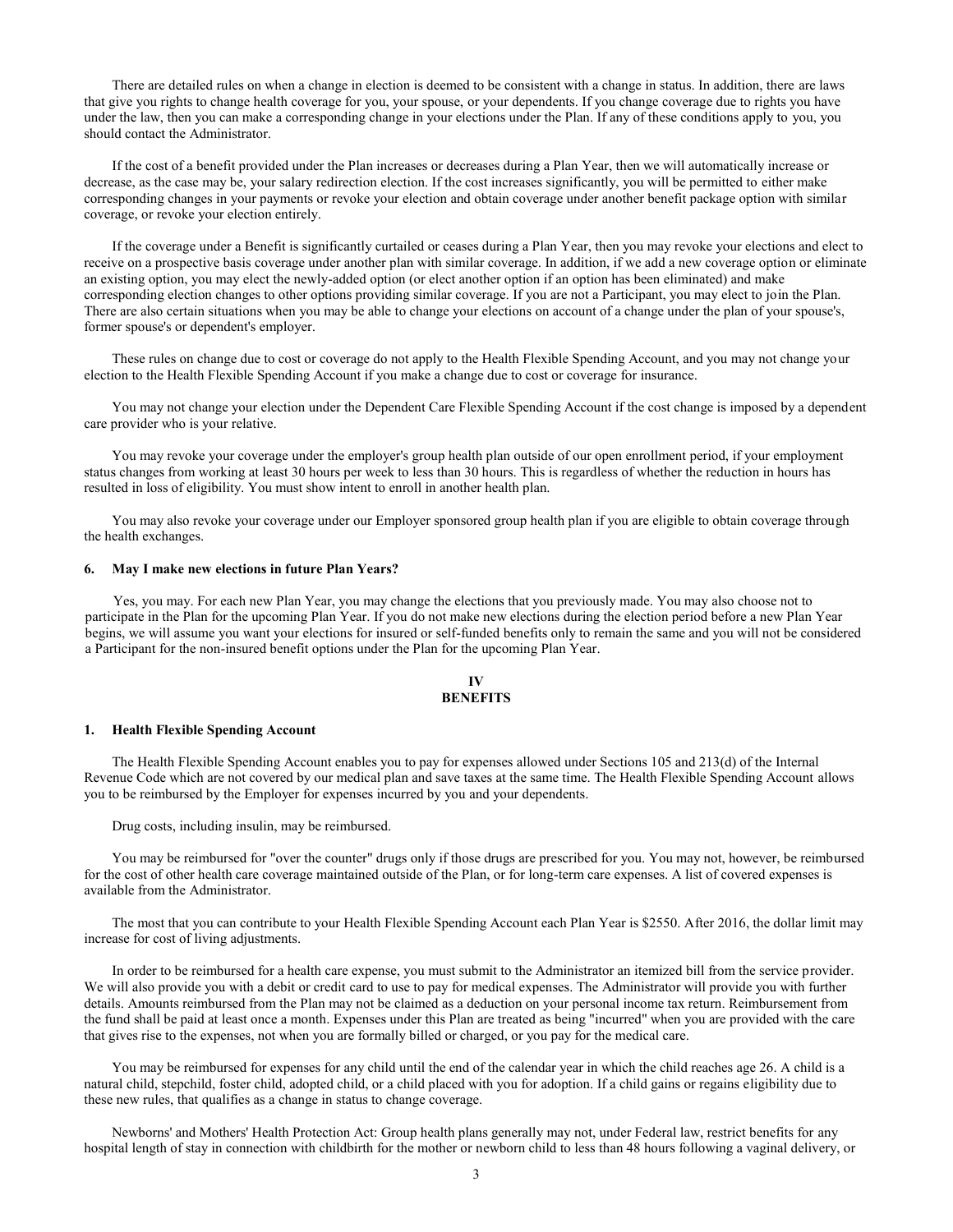less than 96 hours following a cesarean section. However, Federal law generally does not prohibit the mother's or newborn's attending provider, after consulting with the mother, from discharging the mother or her newborn earlier than 48 hours (or 96 hours as applicable). In any case, plans and issuers may not, under Federal law, require that a provider obtain authorization from the plan or the issuer for prescribing a length of stay not in excess of 48 hours (or 96 hours).

Women's Health and Cancer Rights Act: This plan, as required by the Women's Health and Cancer Rights Act of 1998, will reimburse up to plan limits for benefits for mastectomy-related services including reconstruction and surgery to achieve symmetry between the breasts, prostheses, and complications resulting from a mastectomy (including lymphedema). Contact your Plan Administrator for more information.

#### **2. Dependent Care Flexible Spending Account**

The Dependent Care Flexible Spending Account enables you to pay for out-of-pocket, work-related dependent day-care cost with pre-tax dollars. If you are married, you can use the account if you and your spouse both work or, in some situations, if your spouse goes to school full-time. Single employees can also use the account.

An eligible dependent is someone for whom you can claim expenses on Federal Income Tax Form 2441 "Credit for Child and Dependent Care Expenses." Children must be under age 13. Other dependents must be physically or mentally unable to care for themselves. Dependent Care arrangements which qualify include:

(a) A Dependent (Day) Care Center, provided that if care is provided by the facility for more than six individuals, the facility complies with applicable state and local laws;

(b) An Educational Institution for pre-school children. For older children, only expenses for non-school care are eligible; and

(c) An "Individual" who provides care inside or outside your home: The "Individual" may not be a child of yours under age 19 or anyone you claim as a dependent for Federal tax purposes.

You should make sure that the dependent care expenses you are currently paying for qualify under our Plan. We will also provide you with a debit or credit card to use to pay for dependent care expenses. The Administrator will provide you with further details.

The law places limits on the amount of money that can be paid to you in a calendar year from your Dependent Care Flexible Spending Account. Generally, your reimbursements may not exceed the lesser of: (a) \$5,000 (if you are married filing a joint return or you are head of a household) or \$2,500 (if you are married filing separate returns); (b) your taxable compensation; (c) your spouse's actual or deemed earned income (a spouse who is a full time student or incapable of caring for himself/herself has a monthly earned income of \$250 for one dependent or \$500 for two or more dependents).

Also, in order to have the reimbursements made to you from this account be excludable from your income, you must provide a statement from the service provider including the name, address, and in most cases, the taxpayer identification number of the service provider on your tax form for the year, as well as the amount of such expense as proof that the expense has been incurred. In addition, Federal tax laws permit a tax credit for certain dependent care expenses you may be paying for even if you are not a Participant in this Plan. You may save more money if you take advantage of this tax credit rather than using the Dependent Care Flexible Spending Account under our Plan. Ask your tax adviser which is better for you.

#### **3. Premium Expense Account**

A Premium Expense Account allows you to use tax-free dollars to pay for certain premium expenses under various insurance programs that we offer you. These premium expenses include:

- -- Health care premiums under our self-funded medical plan.
- -- Group term life insurance premiums.
- -- Dental insurance premiums.

Under our Plan, we will establish sub-accounts for you for each different type of coverage that is available. Also, certain limits on the amount of coverage may apply.

The Administrator may terminate or modify Plan benefits at any time, subject to the provisions of any contracts providing benefits described above. Also, your coverage will end when you leave employment, are no longer eligible under the terms of any coverage, or when coverage terminates.

Any benefits to be provided by insurance will be provided only after (1) you have provided the Administrator the necessary information to apply for insurance, and (2) the insurance is in effect for you.

If you cover your children up to age 26 under your insurance, you can pay for that coverage through the Plan.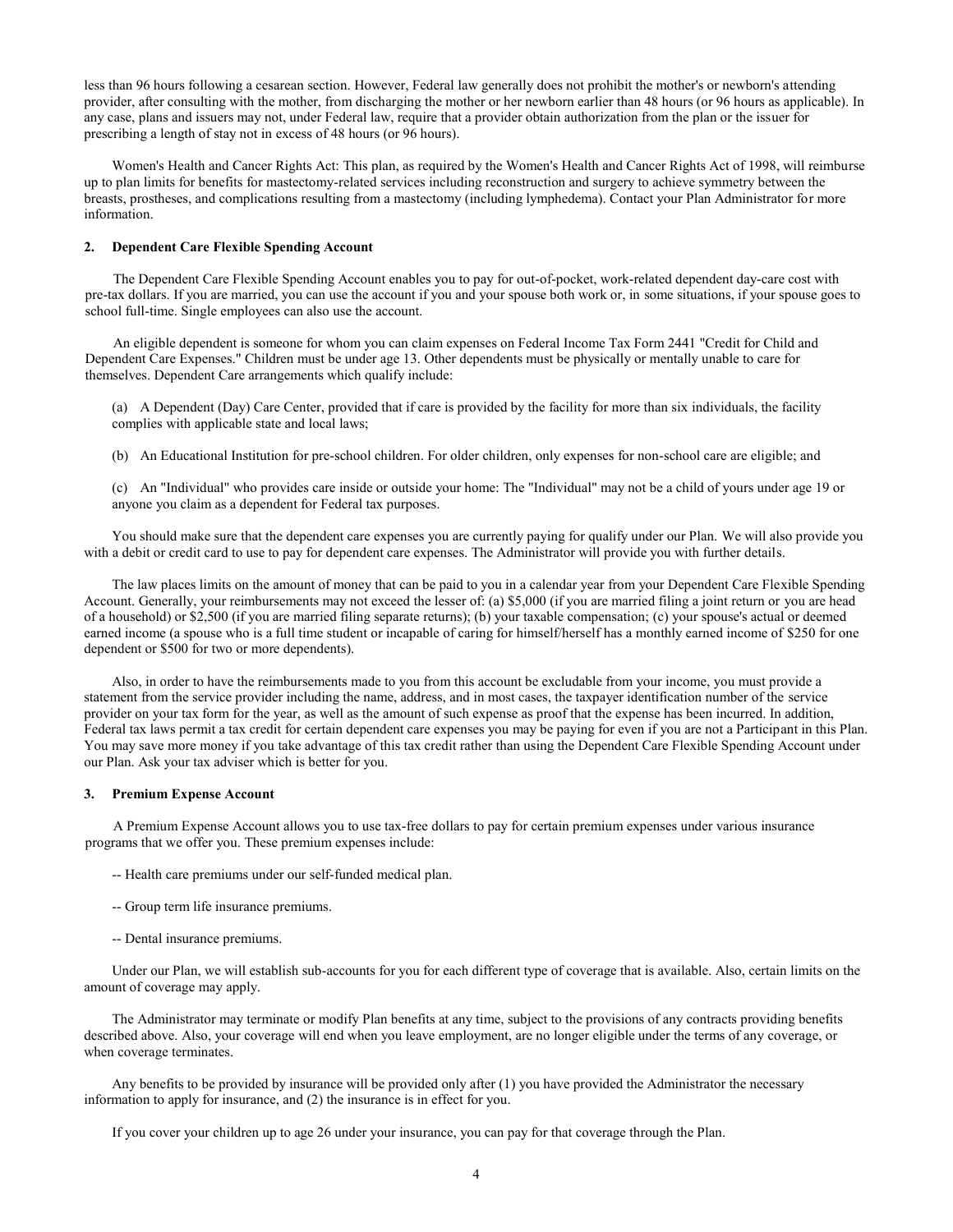# **V BENEFIT PAYMENTS**

#### **1. When will I receive payments from my accounts?**

During the course of the Plan Year, you may submit requests for reimbursement of expenses you have incurred. Expenses are considered "incurred" when the service is performed, not necessarily when it is paid for. The Administrator will provide you with acceptable forms for submitting these requests for reimbursement. If the request qualifies as a benefit or expense that the Plan has agreed to pay, you will receive a reimbursement payment soon thereafter. Remember, these reimbursements which are made from the Plan are generally not subject to federal income tax or withholding. Nor are they subject to Social Security taxes. The provisions of the insurance contracts will control what benefits will be paid and when. You will only be reimbursed from the Dependent Care Flexible Spending Account to the extent that there are sufficient funds in the Account to cover your request.

#### **2. What happens if I don't spend all Plan contributions during the Plan Year?**

If you have not spent all the amounts in your Health Flexible Spending Account or Dependent Care Flexible Spending Account by the end of the Plan Year, you may continue to incur claims for expenses during the "Grace Period." The "Grace Period" extends 2 1/2 months after the end of the Plan Year, during which time you can continue to incur claims and use up all amounts remaining in your Health Flexible Spending Account or Dependent Care Flexible Spending Account.

Any monies left at the end of the Plan Year and the Grace Period will be forfeited. Obviously, qualifying expenses that you incur late in the Plan Year or during the Grace Period for which you seek reimbursement after the end of such Plan Year and Grace Period will be paid first before any amount is forfeited. For the Health Flexible Spending Account, you must submit claims no later than 120 days after the end of the Plan Year. For the Dependent Care Flexible Spending Account, you must submit claims no later than 120 days after the end of the Plan Year. Because it is possible that you might forfeit amounts in the Plan if you do not fully use the contributions that have been made, it is important that you decide how much to place in each account carefully and conservatively. Remember, you must decide which benefits you want to contribute to and how much to place in each account before the Plan Year begins. You want to be as certain as you can that the amount you decide to place in each account will be used up entirely.

#### **3. Family and Medical Leave Act (FMLA)**

If you take leave under the Family and Medical Leave Act, you may revoke or change your existing elections for health insurance, groupterm life insurance and the Health Flexible Spending Account. If your coverage in these benefits terminates, due to your revocation of the benefit while on leave or due to your non-payment of contributions, you will be permitted to reinstate coverage for the remaining part of the Plan Year upon your return. For the Health Flexible Spending Account, you may continue your coverage or you may revoke your coverage and resume it when you return. You can resume your coverage at its original level and make payments for the time that you are on leave. For example, if you elect \$1,200 for the year and are out on leave for 3 months, then return and elect to resume your coverage at that level, your remaining payments will be increased to cover the difference - from \$100 per month to \$150 per month. Alternatively your maximum amount will be reduced proportionately for the time that you were gone. For example, if you elect \$1,200 for the year and are out on leave for 3 months, your amount will be reduced to \$900. The expenses you incur during the time you are not in the Health Flexible Spending Account are not reimbursable.

If you continue your coverage during your unpaid leave, you may pre-pay for the coverage, you may pay for your coverage on an after-tax basis while you are on leave, or you and your Employer may arrange a schedule for you to "catch up" your payments when you return.

# **4. Uniformed Services Employment and Reemployment Rights Act (USERRA)**

If you are going into or returning from military service, you may have special rights to health care coverage under your Health Flexible Spending Account under the Uniformed Services Employment and Reemployment Rights Act of 1994. These rights can include extended health care coverage. If you may be affected by this law, ask your Administrator for further details.

#### **5. What happens if I terminate employment?**

If you terminate employment during the Plan Year, your right to benefits will be determined in the following manner:

(a) You will remain covered by insurance, but only for the period for which premiums have been paid prior to your termination of employment.

(b) You will still be able to request reimbursement for qualifying dependent care expenses incurred prior to your date of termination from the balance remaining in your dependent care account at the time of termination of employment. However, no further salary redirection contributions will be made on your behalf after you terminate. You must submit claims within 90 days after termination.

(c) For health benefit coverage and Health Flexible Spending Account coverage on termination of employment, please see the Article entitled "Continuation Coverage Rights Under COBRA." Upon your termination of employment, your participation in the Health Flexible Spending Account will cease, and no further salary redirection contributions will be contributed on your behalf. However, you will be able to submit claims for health care expenses that were incurred before the end of the period for which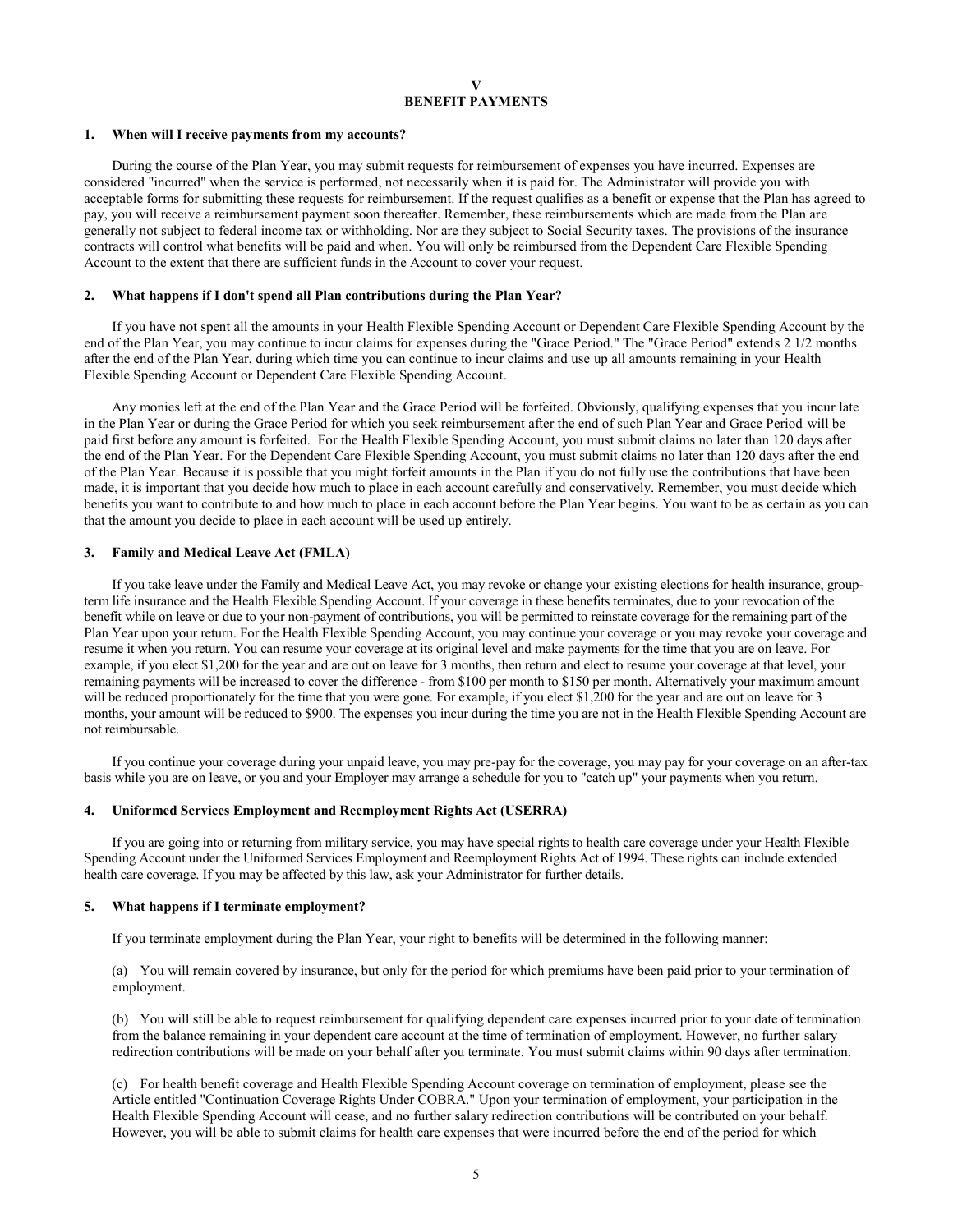payments to the Health Flexible Spending Account have already been made. Your further participation will be governed by "Continuation Coverage Rights Under COBRA."

#### **6. Will my Social Security benefits be affected?**

Your Social Security benefits may be slightly reduced because when you receive tax-free benefits under our Plan, it reduces the amount of contributions that you make to the Federal Social Security system as well as our contribution to Social Security on your behalf.

# **VI HIGHLY COMPENSATED AND KEY EMPLOYEES**

#### **1. Do limitations apply to highly compensated employees?**

Under the Internal Revenue Code, highly compensated employees and key employees generally are Participants who are officers, shareholders or highly paid. You will be notified by the Administrator each Plan Year whether you are a highly compensated employee or a key employee.

If you are within these categories, the amount of contributions and benefits for you may be limited so that the Plan as a whole does not unfairly favor those who are highly paid, their spouses or their dependents. Federal tax laws state that a plan will be considered to unfairly favor the key employees if they as a group receive more than 25% of all of the nontaxable benefits provided for under our Plan.

Plan experience will dictate whether contribution limitations on highly compensated employees or key employees will apply. You will be notified of these limitations if you are affected.

# **VII PLAN ACCOUNTING**

#### **1. Periodic Statements**

The Administrator will provide you with a statement of your account periodically during the Plan Year that shows your account balance. It is important to read these statements carefully so you understand the balance remaining to pay for a benefit. Remember, you want to spend all the money you have designated for a particular benefit by the end of the Plan Year.

# **VIII GENERAL INFORMATION ABOUT OUR PLAN**

This Section contains certain general information which you may need to know about the Plan.

#### **1. General Plan Information**

Harford County Public Schools Flexible Benefit Plan is the name of the Plan.

Your Employer has assigned Plan Number 511 to your Plan.

The provisions of your amended Plan become effective on July 1, 2016. Your Plan was originally effective on July 1, 2004.

Your Plan's records are maintained on a twelve-month period of time. This is known as the Plan Year. The Plan Year begins on July 1 and ends on June 30.

#### **2. Employer Information**

Your Employer's name, address, and identification number are:

Harford County Public Schools 102 South Hickory Avenue Bel Air, Maryland 21014 52-6000955

## **3. Plan Administrator Information**

The name, address and business telephone number of your Plan's Administrator are:

Harford County Public Schools 102 South Hickory Avenue Bel Air, Maryland 21014 (410) 588-5275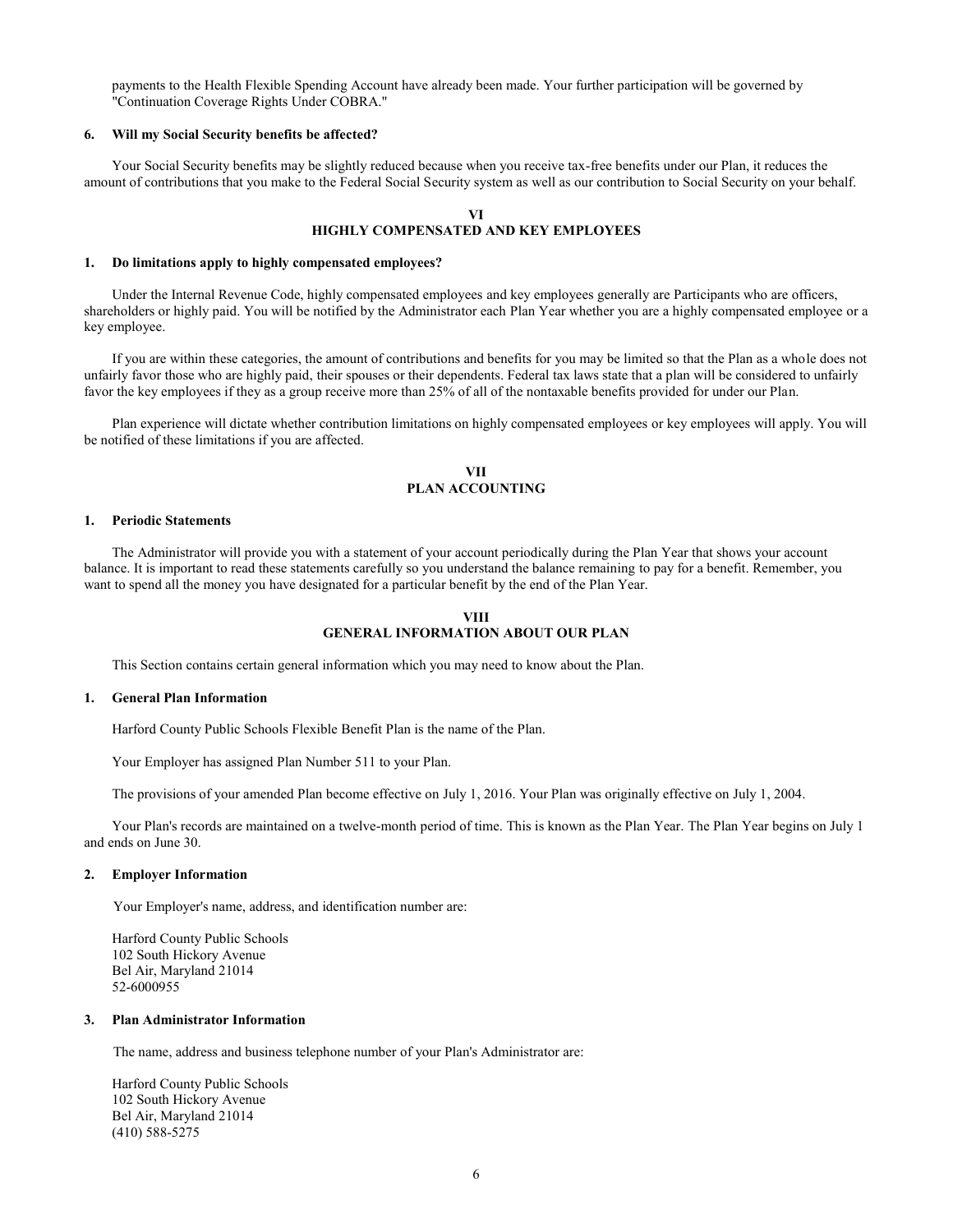The Administrator keeps the records for the Plan and is responsible for the administration of the Plan. The Administrator will also answer any questions you may have about our Plan. You may contact the Administrator for any further information about the Plan.

# **4. Service of Legal Process**

The name and address of the Plan's agent for service of legal process are: Harford County Public Schools 102 South Hickory Avenue Bel Air, Maryland 21014

#### **5. Type of Administration**

The type of Administration is Employer Administration.

#### **6. Claims Submission**

Claims for expenses should be submitted to:

Flexible Benefit Administrators, Inc. Post Office Drawer 8188 Virginia Beach, Virginia 23450

# **IX ADDITIONAL PLAN INFORMATION**

#### **1. Claims Process**

You should submit all reimbursement claims during the Plan Year. For the Health Flexible Spending Account, you must submit claims no later than 120 days after the end of the Plan Year. However, if you terminate employment during the Plan Year, you must submit your Health Flexible Spending Account claims within 90 days after your termination of employment. For the Dependent Care Flexible Spending Account, you must submit claims no later than 120 days after the end of the Plan Year. However, if you terminate employment during the Plan Year, you must submit your Dependent Care Flexible Spending Account claims within 90 days after your termination of employment. Any claims submitted after that time will not be considered.

Claims that are insured or self-funded will be handled in accordance with procedures contained in the insurance policies or contracts. All other general requests should be directed to the Administrator of our Plan. If a dependent care or medical expense claim under the Plan is denied in whole or in part, you or your beneficiary will receive written notification. The notification will include the reasons for the denial, with reference to the specific provisions of the Plan on which the denial was based, a description of any additional information needed to process the claim and an explanation of the claims review procedure. Within 60 days after denial, you or your beneficiary may submit a written request for reconsideration of the denial to the Administrator.

Any such request should be accompanied by documents or records in support of your appeal. You or your beneficiary may review pertinent documents and submit issues and comments in writing. The Administrator will review the claim and provide, within 60 days, a written response to the appeal. (This period may be extended an additional 60 days under certain circumstances.) In this response, the Administrator will explain the reason for the decision, with specific reference to the provisions of the Plan on which the decision is based. The Administrator has the exclusive right to interpret the appropriate plan provisions. Decisions of the Administrator are conclusive and binding.

# **X**

# **CONTINUATION COVERAGE RIGHTS UNDER COBRA**

Under federal law, the Consolidated Omnibus Budget Reconciliation Act of 1985 (COBRA), certain employees and their families covered under health benefits under this Plan will be entitled to the opportunity to elect a temporary extension of health coverage (called "COBRA continuation coverage") where coverage under the Plan would otherwise end. This notice is intended to inform Plan Participants and beneficiaries, in summary fashion, of their rights and obligations under the continuation coverage provisions of COBRA, as amended and reflected in final and proposed regulations published by the Department of the Treasury. This notice is intended to reflect the law and does not grant or take away any rights under the law.

The Plan Administrator or its designee is responsible for administering COBRA continuation coverage. Complete instructions on COBRA, as well as election forms and other information, will be provided by the Plan Administrator or its designee to Plan Participants who become Qualified Beneficiaries under COBRA. While the Plan itself is not a group health plan, it does provide health benefits. Whenever "Plan" is used in this section, it means any of the health benefits under this Plan including the Health Flexible Spending Account.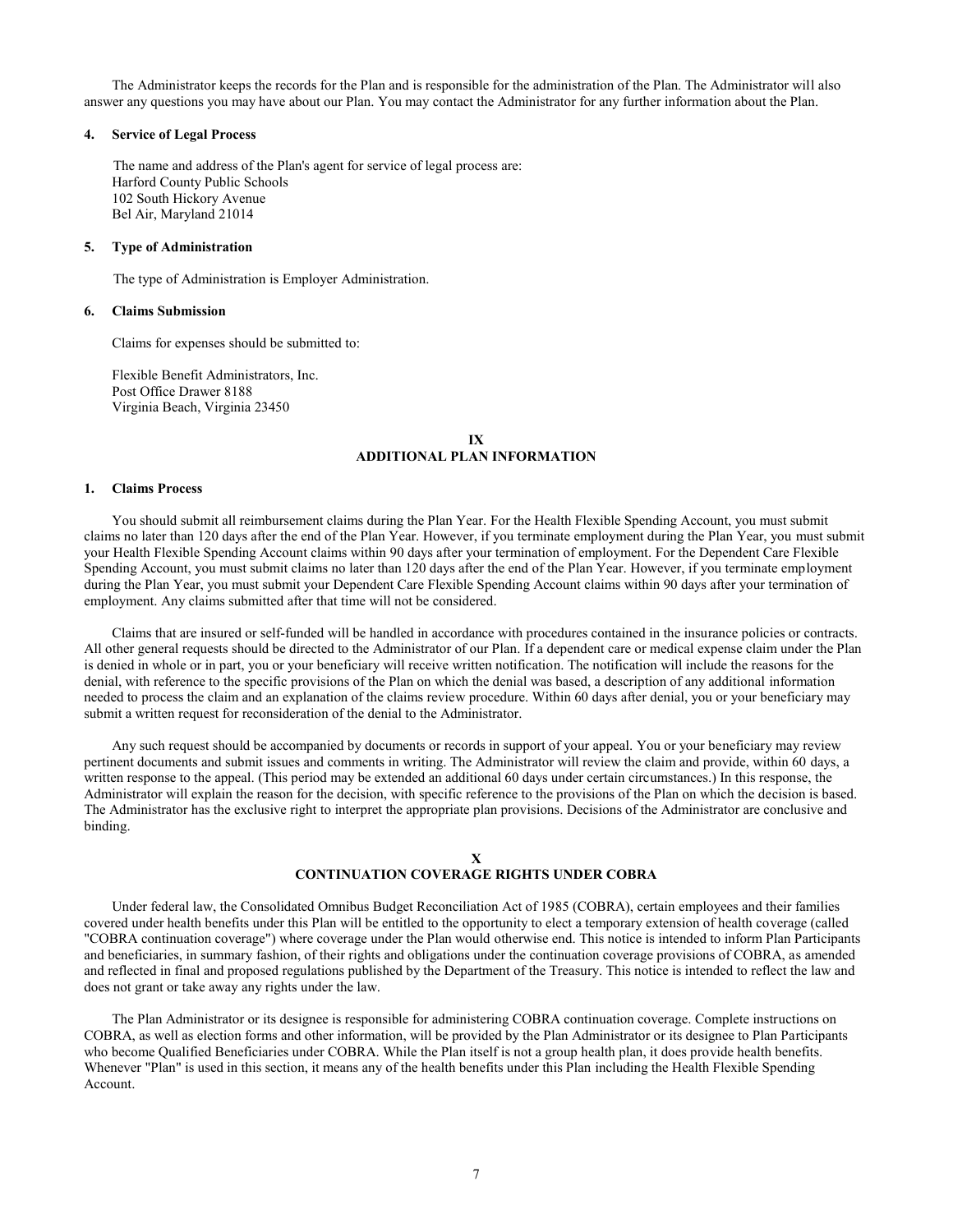## **1. What is COBRA continuation coverage?**

COBRA continuation coverage is the temporary extension of group health plan coverage that must be offered to certain Plan Participants and their eligible family members (called "Qualified Beneficiaries") at group rates. The right to COBRA continuation coverage is triggered by the occurrence of a life event that results in the loss of coverage under the terms of the Plan (the "Qualifying Event"). The coverage must be identical to the coverage that the Qualified Beneficiary had immediately before the Qualifying Event, or if the coverage has been changed, the coverage must be identical to the coverage provided to similarly situated active employees who have not experienced a Qualifying Event (in other words, similarly situated non-COBRA beneficiaries).

There may be other options available when you lose group health coverage**.** For example, you may be eligible to buy an individual plan through the Health Insurance Marketplace. By enrolling in coverage through the Marketplace, you may qualify for lower costs on your monthly premiums and lower out-of-pocket costs. Additionally, you may qualify for a 30-day special enrollment period for another group health plan for which you are eligible (such as a spouse's plan), even if that plan generally doesn't accept late enrollees.

#### **2. Who can become a Qualified Beneficiary?**

In general, a Qualified Beneficiary can be:

(a) Any individual who, on the day before a Qualifying Event, is covered under a Plan by virtue of being on that day either a covered Employee, the Spouse of a covered Employee, or a Dependent child of a covered Employee. If, however, an individual who otherwise qualifies as a Qualified Beneficiary is denied or not offered coverage under the Plan under circumstances in which the denial or failure to offer constitutes a violation of applicable law, then the individual will be considered to have had the coverage and will be considered a Qualified Beneficiary if that individual experiences a Qualifying Event.

(b) Any child who is born to or placed for adoption with a covered Employee during a period of COBRA continuation coverage, and any individual who is covered by the Plan as an alternate recipient under a qualified medical support order. If, however, an individual who otherwise qualifies as a Qualified Beneficiary is denied or not offered coverage under the Plan under circumstances in which the denial or failure to offer constitutes a violation of applicable law, then the individual will be considered to have had the coverage and will be considered a Qualified Beneficiary if that individual experiences a Qualifying Event.

The term "covered Employee" includes any individual who is provided coverage under the Plan due to his or her performance of services for the employer sponsoring the Plan. However, this provision does not establish eligibility of these individuals. Eligibility for Plan coverage shall be determined in accordance with Plan Eligibility provisions.

An individual is not a Qualified Beneficiary if the individual's status as a covered Employee is attributable to a period in which the individual was a nonresident alien who received from the individual's Employer no earned income that constituted income from sources within the United States. If, on account of the preceding reason, an individual is not a Qualified Beneficiary, then a Spouse or Dependent child of the individual will also not be considered a Qualified Beneficiary by virtue of the relationship to the individual. A domestic partner is not a Qualified Beneficiary.

Each Qualified Beneficiary (including a child who is born to or placed for adoption with a covered Employee during a period of COBRA continuation coverage) must be offered the opportunity to make an independent election to receive COBRA continuation coverage.

#### **3. What is a Qualifying Event?**

A Qualifying Event is any of the following if the Plan provided that the Plan participant would lose coverage (i.e., cease to be covered under the same terms and conditions as in effect immediately before the Qualifying Event) in the absence of COBRA continuation coverage:

(a) The death of a covered Employee.

(b) The termination (other than by reason of the Employee's gross misconduct), or reduction of hours, of a covered Employee's employment.

(c) The divorce or legal separation of a covered Employee from the Employee's Spouse. If the Employee reduces or eliminates the Employee's Spouse's Plan coverage in anticipation of a divorce or legal separation, and a divorce or legal separation later occurs, then the divorce or legal separation may be considered a Qualifying Event even though the Spouse's coverage was reduced or eliminated before the divorce or legal separation.

(d) A covered Employee's enrollment in any part of the Medicare program.

(e) A Dependent child's ceasing to satisfy the Plan's requirements for a Dependent child (for example, attainment of the maximum age for dependency under the Plan).

If the Qualifying Event causes the covered Employee, or the covered Spouse or a Dependent child of the covered Employee, to cease to be covered under the Plan under the same terms and conditions as in effect immediately before the Qualifying Event, the persons losing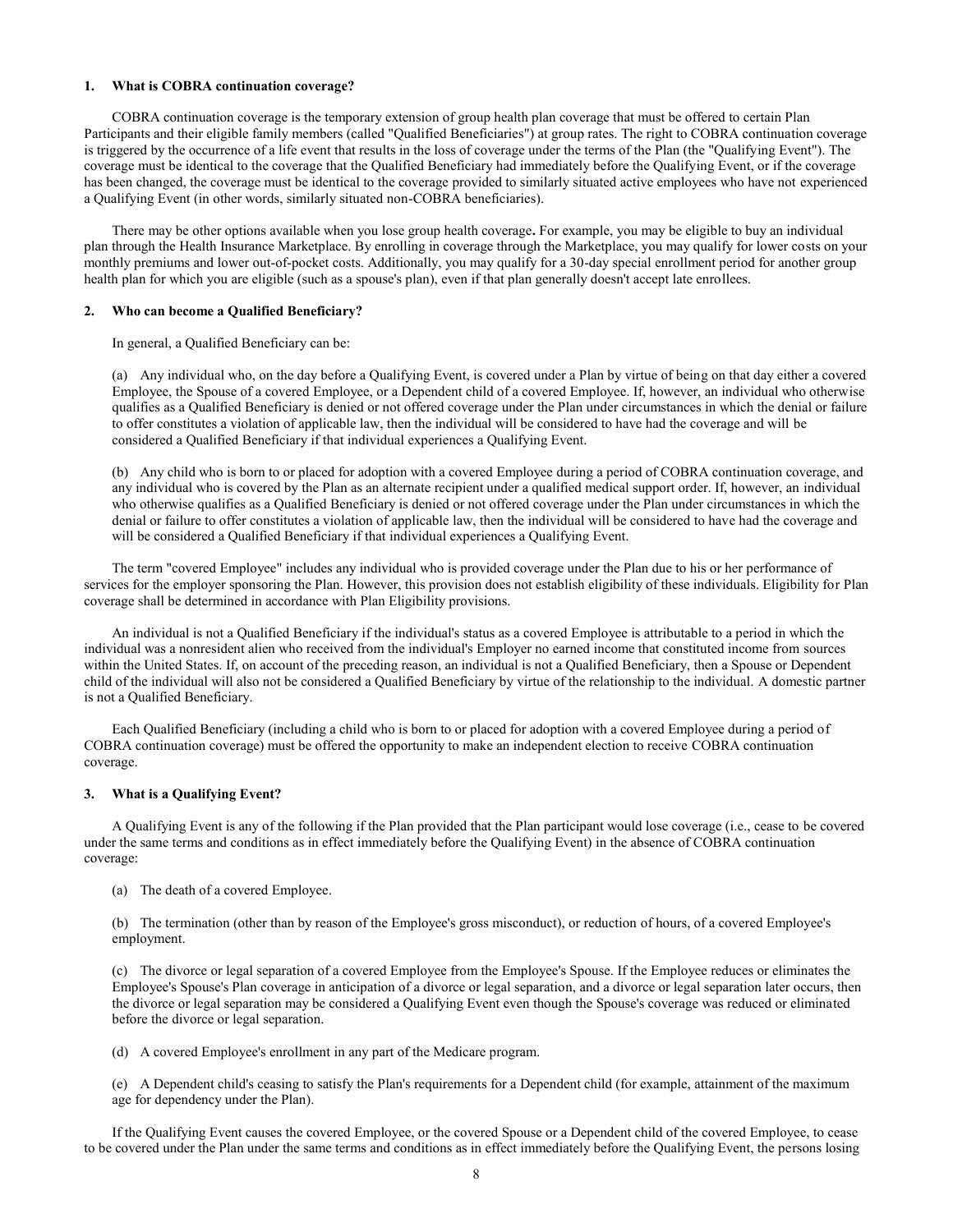such coverage become Qualified Beneficiaries under COBRA if all the other conditions of COBRA are also met. For example, any increase in contribution that must be paid by a covered Employee, or the Spouse, or a Dependent child of the covered Employee, for coverage under the Plan that results from the occurrence of one of the events listed above is a loss of coverage.

The taking of leave under the Family and Medical Leave Act of 1993, as amended ("FMLA") does not constitute a Qualifying Event. A Qualifying Event will occur, however, if an Employee does not return to employment at the end of the FMLA leave and all other COBRA continuation coverage conditions are present. If a Qualifying Event occurs, it occurs on the last day of FMLA leave and the applicable maximum coverage period is measured from this date (unless coverage is lost at a later date and the Plan provides for the extension of the required periods, in which case the maximum coverage date is measured from the date when the coverage is lost.) Note that the covered Employee and family members will be entitled to COBRA continuation coverage even if they failed to pay the employee portion of premiums for coverage under the Plan during the FMLA leave.

## **4. What factors should be considered when determining to elect COBRA continuation coverage?**

When considering options for health coverage, Qualified Beneficiaries should consider:

- **Premiums:** This plan can charge up to 102% of total plan premiums for COBRA coverage. Other options, like coverage on a spouse's plan or through the Marketplace, may be less expensive. Qualified Beneficiaries have special enrollment rights under federal law (HIPAA). They have the right to request special enrollment in another group health plan for which they are otherwise eligible (such as a plan sponsored by a spouse's employer) within 30 days after Plan coverage ends due to one of the Qualifying Events listed above.
- **Provider Networks:** If a Qualified Beneficiary is currently getting care or treatment for a condition, a change in health coverage may affect access to a particular health care provider. You may want to check to see if your current health care providers participate in a network in considering options for health coverage.
- **Drug Formularies:** For Qualified Beneficiaries taking medication, a change in health coverage may affect costs for medication and in some cases, the medication may not be covered by another plan. Qualified beneficiaries should check to see if current medications are listed in drug formularies for other health coverage.
- **Severance payments:** If COBRA rights arise because the Employee has lost his job and there is a severance package available from the employer, the former employer may have offered to pay some or all of the Employee's COBRA payments for a period of time. This can affect the timing of coverage available in the Marketplace. In this scenario, the Employee may want to contact the Department of Labor at 1-866-444-3272 to discuss options.
- **Medicare Eligibility:** You should be aware of how COBRA coverage coordinates with Medicare eligibility. If you are eligible for Medicare at the time of the Qualifying Event, or if you will become eligible soon after the Qualifying Event, you should know that you have 8 months to enroll in Medicare after your employment –related health coverage ends. Electing COBRA coverage does not extend this 8-month period. For more information, see medicare.gov/sign-up-change-plan**.**
- **Service Areas:** If benefits under the Plan are limited to specific service or coverage areas, benefits may not be available to a Qualified Beneficiary who moves out of the area.
- **Other Cost-Sharing:** In addition to premiums or contributions for health coverage, the Plan requires participants to pay copayments, deductibles, coinsurance, or other amounts as benefits are used. Qualified beneficiaries should check to see what the cost-sharing requirements are for other health coverage options. For example, one option may have much lower monthly premiums, but a much higher deductible and higher copayments.

**Are there other coverage options besides COBRA Continuation Coverage?** Yes. Instead of enrolling in COBRA continuation coverage, there may be other coverage options for Qualified Beneficiaries through the Health Insurance Marketplace, Medicaid, or other group health plan coverage options (such as a spouse's plan) through what is called a "special enrollment period." Some of these options may cost less than COBRA continuation coverage. You can learn more about many of these options at www.healthcare.gov.

# **5. What is the procedure for obtaining COBRA continuation coverage?**

The Plan has conditioned the availability of COBRA continuation coverage upon the timely election of such coverage. An election is timely if it is made during the election period.

# **6. What is the election period and how long must it last?**

The election period is the time period within which the Qualified Beneficiary must elect COBRA continuation coverage under the Plan. The election period must begin no later than the date the Qualified Beneficiary would lose coverage on account of the Qualifying Event and ends 60 days after the later of the date the Qualified Beneficiary would lose coverage on account of the Qualifying Event or the date notice is provided to the Qualified Beneficiary of her or his right to elect COBRA continuation coverage. If coverage is not elected within the 60 day period, all rights to elect COBRA continuation coverage are forfeited.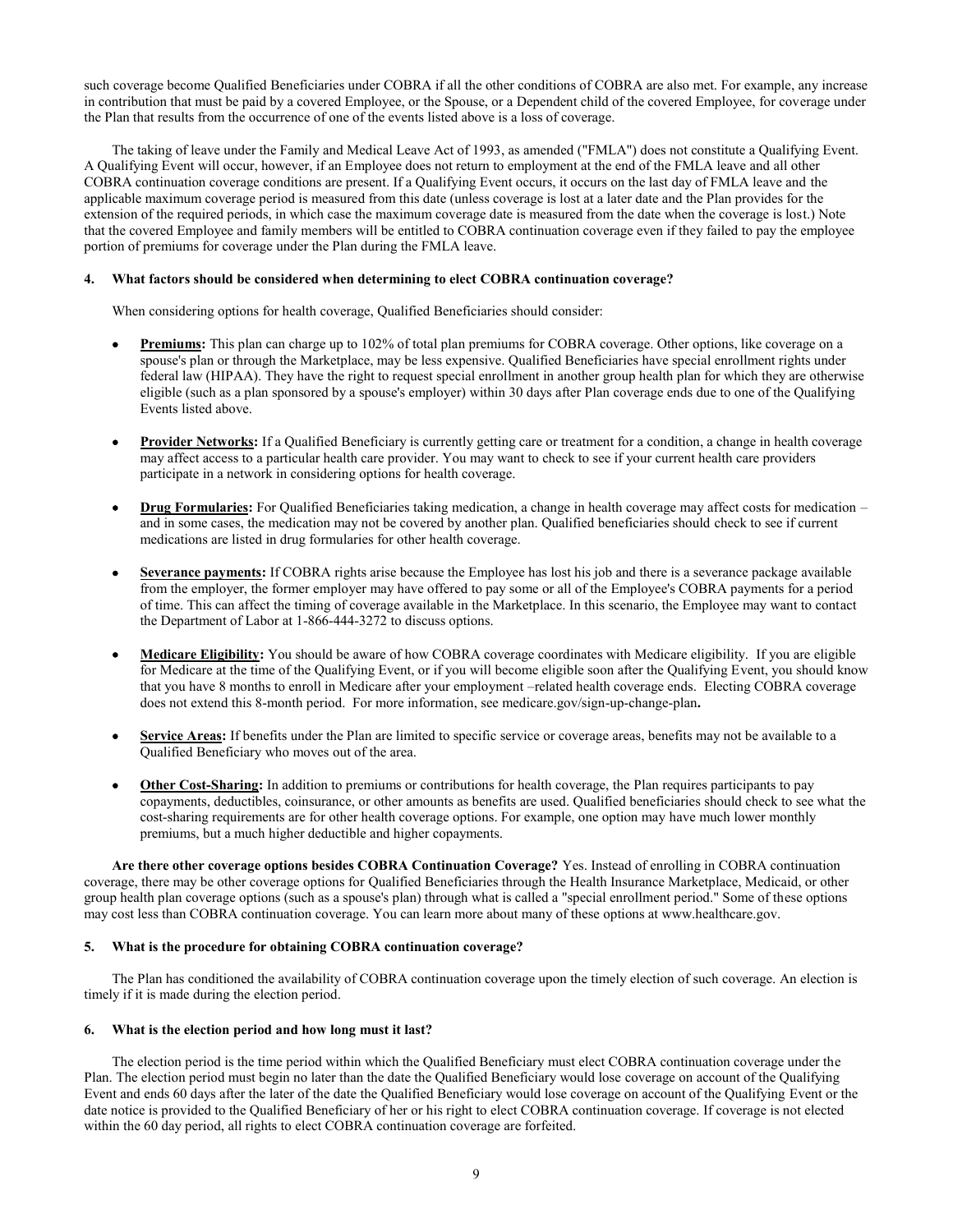Note: If a covered Employee who has been terminated or experienced a reduction of hours qualifies for a trade readjustment allowance or alternative trade adjustment assistance under a federal law called the Trade Act of 2002, as extended by the Trade Preferences Extension Act of 2015, and the employee and his or her covered dependents have not elected COBRA coverage within the normal election period, a second opportunity to elect COBRA coverage will be made available for themselves and certain family members, but only within a limited period of 60 days or less and only during the six months immediately after their group health plan coverage ended. Any person who qualifies or thinks that he or she and/or his or her family members may qualify for assistance under this special provision should contact the Plan Administrator or its designee for further information about the special second election period. If continuation coverage is elected under this extension, it will not become effective prior to the beginning of this special second election period.

# **7. Is a covered Employee or Qualified Beneficiary responsible for informing the Plan Administrator of the occurrence of a Qualifying Event?**

The Plan will offer COBRA continuation coverage to Qualified Beneficiaries only after the Plan Administrator or its designee has been timely notified that a Qualifying Event has occurred. The Employer (if the Employer is not the Plan Administrator) will notify the Plan Administrator or its designee of the Qualifying Event within 30 days following the date coverage ends when the Qualifying Event is:

- (a) the end of employment or reduction of hours of employment,
- (b) death of the employee,
- (c) commencement of a proceeding in bankruptcy with respect to the Employer, or
- (d) entitlement of the employee to any part of Medicare.

#### **IMPORTANT:**

**For the other Qualifying Events (divorce or legal separation of the employee and spouse or a dependent child's losing eligibility for coverage as a dependent child), you or someone on your behalf must notify the Plan Administrator or its designee in writing within 60 days after the Qualifying Event occurs, using the procedures specified below. If these procedures are not followed or if the notice is not provided in writing to the Plan Administrator or its designee during the 60-day notice period, any spouse or dependent child who loses coverage will not be offered the option to elect continuation coverage. You must send this notice to the Plan Administrator or its designee.**

## *NOTICE PROCEDURES:*

Any notice that you provide must be *in writing*. Oral notice, including notice by telephone, is not acceptable. You must mail, fax or hand-deliver your notice to the person, department or firm listed below, at the following address:

> Harford County Public Schools 102 South Hickory Avenue Bel Air, Maryland 21014

If mailed, your notice must be postmarked no later than the last day of the required notice period. Any notice you provide must state:

- the **name of the plan or plans** under which you lost or are losing coverage,
- the **name and address of the employee** covered under the plan,
- the **name(s) and address(es) of the Qualified Beneficiary(ies)**, and
- the **Qualifying Event** and the **date** it happened.

If the Qualifying Event is a **divorce or legal separation**, your notice must include **a copy of the divorce decree or the legal separation agreement**.

Be aware that there are other notice requirements in other contexts, for example, in order to qualify for a disability extension.

Once the Plan Administrator or its designee receives *timely notice* that a Qualifying Event has occurred, COBRA continuation coverage will be offered to each of the qualified beneficiaries. Each Qualified Beneficiary will have an independent right to elect COBRA continuation coverage. Covered employees may elect COBRA continuation coverage for their spouses, and parents may elect COBRA continuation coverage on behalf of their children. For each Qualified Beneficiary who elects COBRA continuation coverage, COBRA continuation coverage will begin on the date that plan coverage would otherwise have been lost. If you or your spouse or dependent children do not elect continuation coverage within the 60-day election period described above, the right to elect continuation coverage will be lost.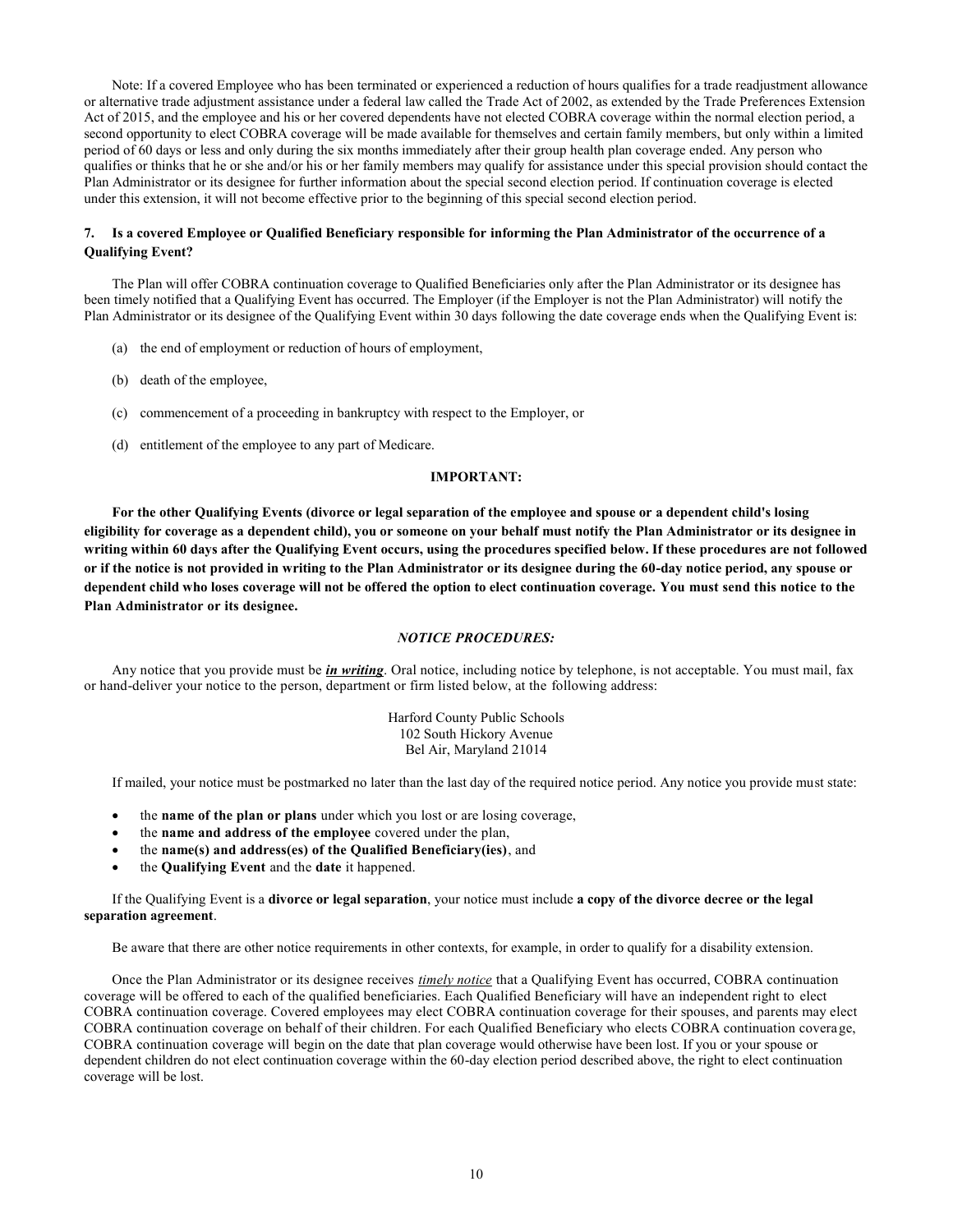#### **8. Is a waiver before the end of the election period effective to end a Qualified Beneficiary's election rights?**

If, during the election period, a Qualified Beneficiary waives COBRA continuation coverage, the waiver can be revoked at any time before the end of the election period. Revocation of the waiver is an election of COBRA continuation coverage. However, if a waiver is later revoked, coverage need not be provided retroactively (that is, from the date of the loss of coverage until the waiver is revoked). Waivers and revocations of waivers are considered made on the date they are sent to the Plan Administrator or its designee, as applicable.

# **9. Is COBRA coverage available if a Qualified Beneficiary has other group health plan coverage or Medicare?**

Qualified Beneficiaries who are entitled to elect COBRA continuation coverage may do so even if they are covered under another group health plan or are entitled to Medicare benefits on or before the date on which COBRA is elected. However, a Qualified Beneficiary's COBRA coverage will terminate automatically if, after electing COBRA, he or she becomes entitled to Medicare or becomes covered under other group health plan coverage (but only after any applicable preexisting condition exclusions of that other plan have been exhausted or satisfied).

# **10. When may a Qualified Beneficiary's COBRA continuation coverage be terminated?**

During the election period, a Qualified Beneficiary may waive COBRA continuation coverage. Except for an interruption of coverage in connection with a waiver, COBRA continuation coverage that has been elected for a Qualified Beneficiary must extend for at least the period beginning on the date of the Qualifying Event and ending not before the earliest of the following dates:

- (a) The last day of the applicable maximum coverage period.
- (b) The first day for which Timely Payment is not made to the Plan with respect to the Qualified Beneficiary.
- (c) The date upon which the Employer ceases to provide any group health plan (including a successor plan) to any employee.

(d) The date, after the date of the election, that the Qualified Beneficiary first becomes entitled to Medicare (either part A or part B, whichever occurs earlier).

(e) In the case of a Qualified Beneficiary entitled to a disability extension, the later of:

(1) (i) 29 months after the date of the Qualifying Event, or (ii) the first day of the month that is more than 30 days after the date of a final determination under Title II or XVI of the Social Security Act that the disabled Qualified Beneficiary whose disability resulted in the Qualified Beneficiary's entitlement to the disability extension is no longer disabled, whichever is earlier; or

(2) the end of the maximum coverage period that applies to the Qualified Beneficiary without regard to the disability extension.

The Plan can terminate for cause the coverage of a Qualified Beneficiary on the same basis that the Plan terminates for cause the coverage of similarly situated non-COBRA beneficiaries, for example, for the submission of a fraudulent claim.

In the case of an individual who is not a Qualified Beneficiary and who is receiving coverage under the Plan solely because of the individual's relationship to a Qualified Beneficiary, if the Plan's obligation to make COBRA continuation coverage available to the Qualified Beneficiary ceases, the Plan is not obligated to make coverage available to the individual who is not a Qualified Beneficiary.

#### **11. What are the maximum coverage periods for COBRA continuation coverage?**

The maximum coverage periods are based on the type of the Qualifying Event and the status of the Qualified Beneficiary, as shown below.

(a) In the case of a Qualifying Event that is a termination of employment or reduction of hours of employment, the maximum coverage period ends 18 months after the Qualifying Event if there is not a disability extension and 29 months after the Qualifying Event if there is a disability extension.

(b) In the case of a covered Employee's enrollment in the Medicare program before experiencing a Qualifying Event that is a termination of employment or reduction of hours of employment, the maximum coverage period for Qualified Beneficiaries ends on the later of:

(1) 36 months after the date the covered Employee becomes enrolled in the Medicare program. This extension does not apply to the covered Employee; or

(2) 18 months (or 29 months, if there is a disability extension) after the date of the covered Employee's termination of employment or reduction of hours of employment.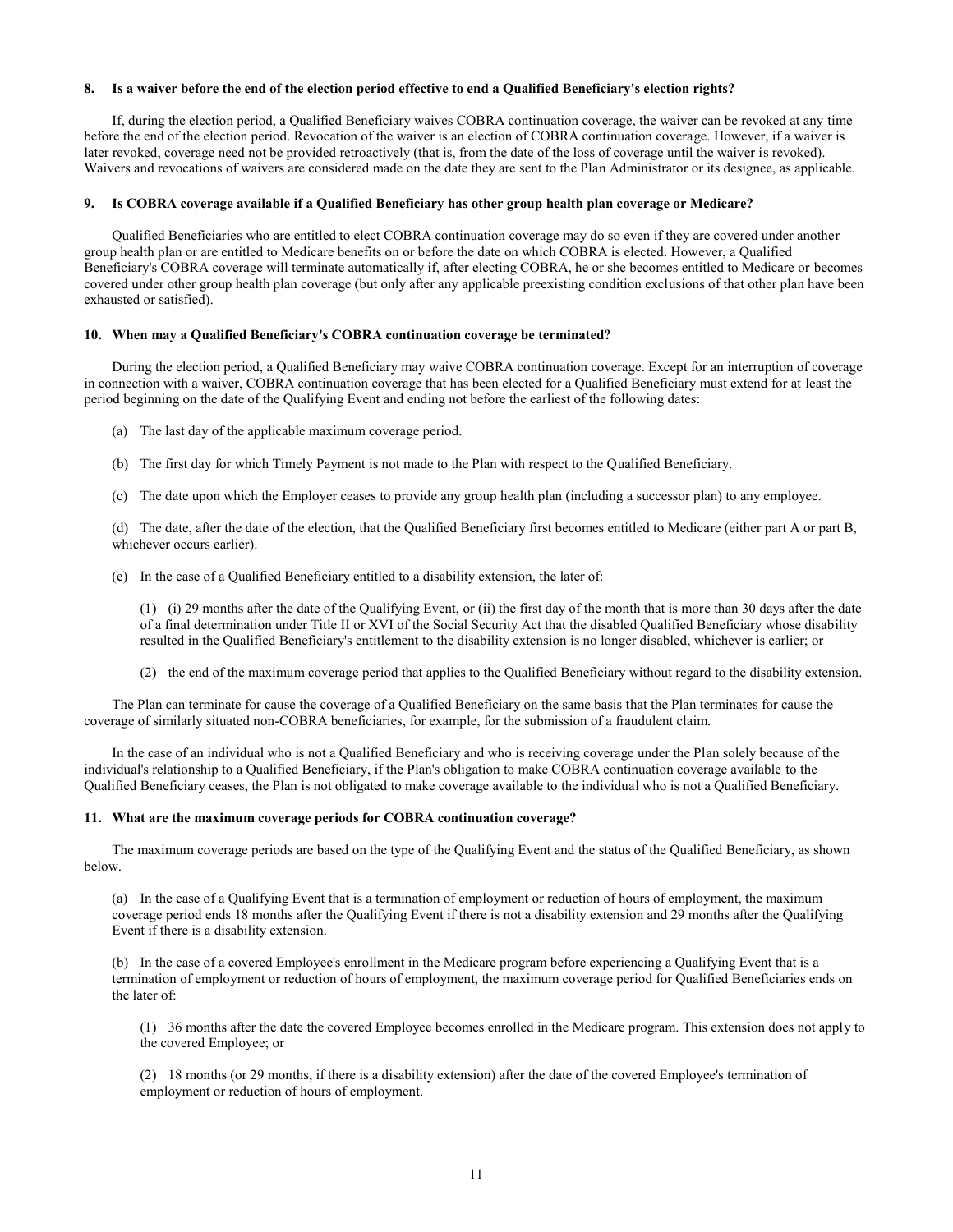(c) In the case of a Qualified Beneficiary who is a child born to or placed for adoption with a covered Employee during a period of COBRA continuation coverage, the maximum coverage period is the maximum coverage period applicable to the Qualifying Event giving rise to the period of COBRA continuation coverage during which the child was born or placed for adoption.

(d) In the case of any other Qualifying Event than that described above, the maximum coverage period ends 36 months after the Qualifying Event.

## **12. Under what circumstances can the maximum coverage period be expanded?**

If a Qualifying Event that gives rise to an 18-month or 29-month maximum coverage period is followed, within that 18- or 29-month period, by a second Qualifying Event that gives rise to a 36-months maximum coverage period, the original period is expanded to 36 months, but only for individuals who are Qualified Beneficiaries at the time of and with respect to both Qualifying Events. In no circumstance can the COBRA maximum coverage period be expanded to more than 36 months after the date of the first Qualifying Event. The Plan Administrator must be notified of the second qualifying event within 60 days of the second qualifying event. This notice must be sent to the Plan Administrator or its designee in accordance with the procedures above.

#### **13. How does a Qualified Beneficiary become entitled to a disability extension?**

A disability extension will be granted if an individual (whether or not the covered Employee) who is a Qualified Beneficiary in connection with the Qualifying Event that is a termination or reduction of hours of a covered Employee's employment, is determined under Title II or XVI of the Social Security Act to have been disabled at any time during the first 60 days of COBRA continuation coverage. To qualify for the disability extension, the Qualified Beneficiary must also provide the Plan Administrator with notice of the disability determination on a date that is both within 60 days after the date of the determination and before the end of the original 18-month maximum coverage. This notice must be sent to the Plan Administrator or its designee in accordance with the procedures above.

#### **14. Does the Plan require payment for COBRA continuation coverage?**

For any period of COBRA continuation coverage under the Plan, Qualified Beneficiaries who elect COBRA continuation coverage may be required to pay up to 102% of the applicable premium and up to 150% of the applicable premium for any expanded period of COBRA continuation coverage covering a disabled Qualified Beneficiary due to a disability extension. Your Plan Administrator will inform you of the cost. The Plan will terminate a Qualified Beneficiary's COBRA continuation coverage as of the first day of any period for which timely payment is not made.

#### **15. Must the Plan allow payment for COBRA continuation coverage to be made in monthly installments?**

Yes. The Plan is also permitted to allow for payment at other intervals.

#### **16. What is Timely Payment for COBRA continuation coverage?**

Timely Payment means a payment made no later than 30 days after the first day of the coverage period. Payment that is made to the Plan by a later date is also considered Timely Payment if either under the terms of the Plan, covered Employees or Qualified Beneficiaries are allowed until that later date to pay for their coverage for the period or under the terms of an arrangement between the Employer and the entity that provides Plan benefits on the Employer's behalf, the Employer is allowed until that later date to pay for coverage of similarly situated non-COBRA beneficiaries for the period.

Notwithstanding the above paragraph, the Plan does not require payment for any period of COBRA continuation coverage for a Qualified Beneficiary earlier than 45 days after the date on which the election of COBRA continuation coverage is made for that Qualified Beneficiary. Payment is considered made on the date on which it is postmarked to the Plan.

If Timely Payment is made to the Plan in an amount that is not significantly less than the amount the Plan requires to be paid for a period of coverage, then the amount paid will be deemed to satisfy the Plan's requirement for the amount to be paid, unless the Plan notifies the Qualified Beneficiary of the amount of the deficiency and grants a reasonable period of time for payment of the deficiency to be made. A "reasonable period of time" is 30 days after the notice is provided. A shortfall in a Timely Payment is not significant if it is no greater than the lesser of \$50 or 10% of the required amount.

#### **17. How is my participation in the Health Flexible Spending Account affected?**

You can elect to continue your participation in the Health Flexible Spending Account for the remainder of the Plan Year, subject to the following conditions. You may only continue to participate in the Health Flexible Spending Account if you have elected to contribute more money than you have taken out in claims. For example, if you elected to contribute an annual amount of \$500 and, at the time you terminate employment, you have contributed \$300 but only claimed \$150, you may elect to continue coverage under the Health Flexible Spending Account. If you elect to continue coverage, then you would be able to continue to receive your health reimbursements up to the \$500. However, you must continue to pay for the coverage, just as the money has been taken out of your paycheck, but on an after-tax basis. The Plan can also charge you an extra amount (as explained above for other health benefits) to provide this benefit.